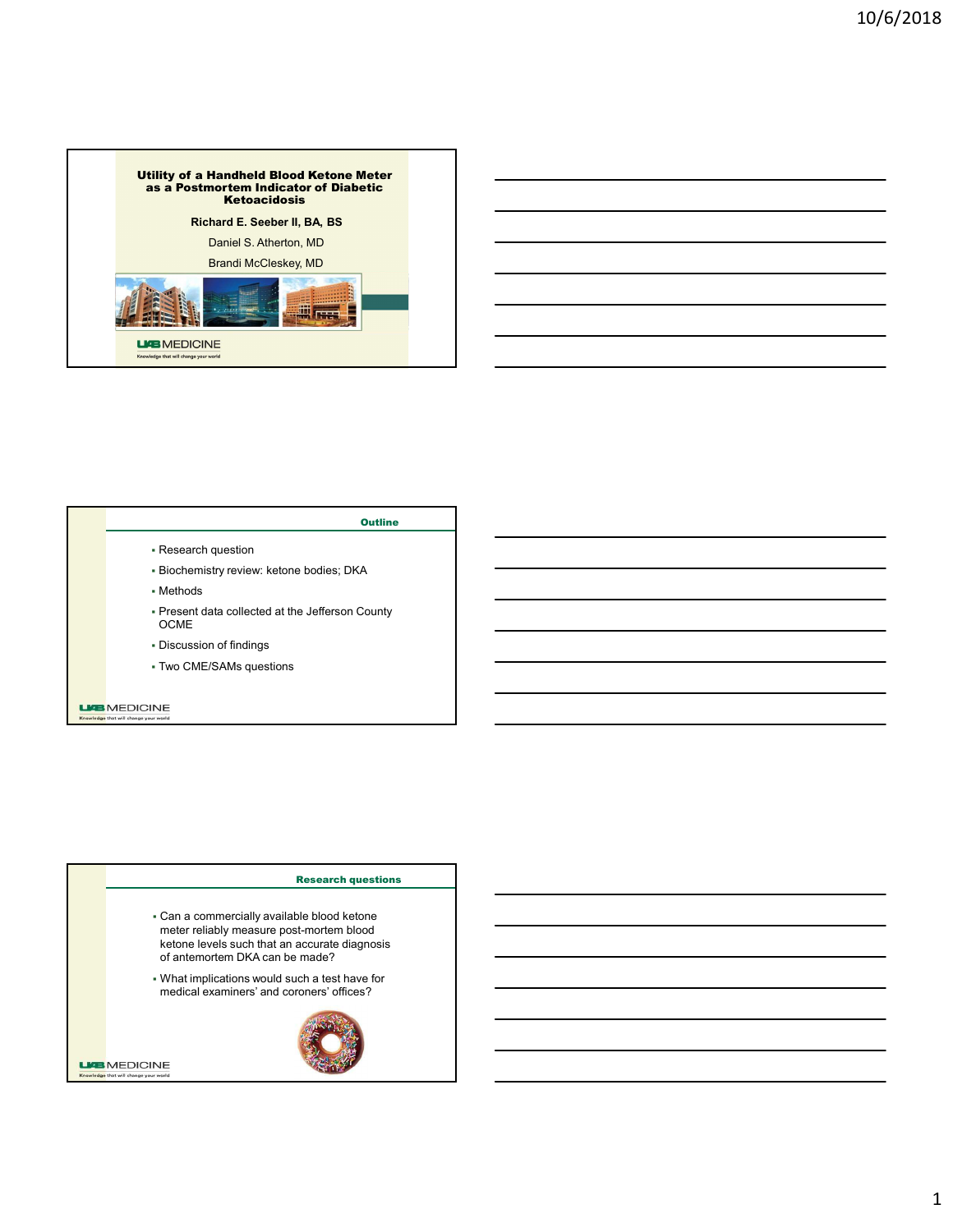Biochemistry: Glucose and ketones 1<br>
Ife, blood glucose levels may be<br>
life, blood glucose levels may be<br>
lucose meters; in a living patient with<br>
ood glucose levels may be significantly<br>
de (>250 mg/dL)<br>
ondem blood dluco During life, blood glucose levels may be reliably tested using commercially-available blood glucose meters; in a living patient with DKA, blood glucose levels may be significantly<br>deranged (>250 mg/dL) Biochemistry: Glucose and ketones 1<br>During life, blood glucose levels may be<br>elablity ested using conmetrality-available<br>blood glucose neters, in a ilving patient with<br>DKA, blood glucose chees may be significantly<br>deranged



Electromistry: Glucose and ketones 3<br>
If e, blood glucose levels may be<br>
tested using commercially-available<br>
torsoe metrics: in a living pullerin with<br>
cod glucose levels may be seprificantly<br>
code pullering and glucose c  $\blacksquare$  In life, blood solutes equilibrate with the view of the bood glucose levels may be<br>
During life, blood glucose heres in a living palemt with<br>
block, blood glucose meets in a living palemt with<br>
eFrequence of the postmortem block glucose changes<br>
From the postmortem and glucose medias; in a living pairent with<br>cA, blood glucose invels may be significantly<br>ranged (=250 mg/dL)<br>Postmortem thood glucose changes<br>tife, blood solutes equilibrate with the<br>clinical picture, PMH Postmortem CHO XA, blood gluocose ievels may be significantly<br>
aranged  $\leq$ 250 mg/d.l<br>
Postmortem blood glucose changes<br>
<br>
Eliochemistry: Glucose and ketones 2<br>
Iffe, blood solutes equilibrate with the<br>
reconsist lumor.<br>
Postmortem witr expensive, particularly in smaller or rural offices **Biochemistry: Glucose and ketones 2**<br>
Bood soluties equilibrate with the<br>
htumor.<br>
htumor.<br>
htumor.<br>
based with the position term DKA<br>
based with the position of position<br>
bosed bracking the position of the position of th More blood solutions equilibrate with the<br>
In line (b, blood solutions equilibrate with the<br>
-Positron defined and the constrained more and the constrained profile<br>
degrees when taking circularly challenging or<br>
the consid

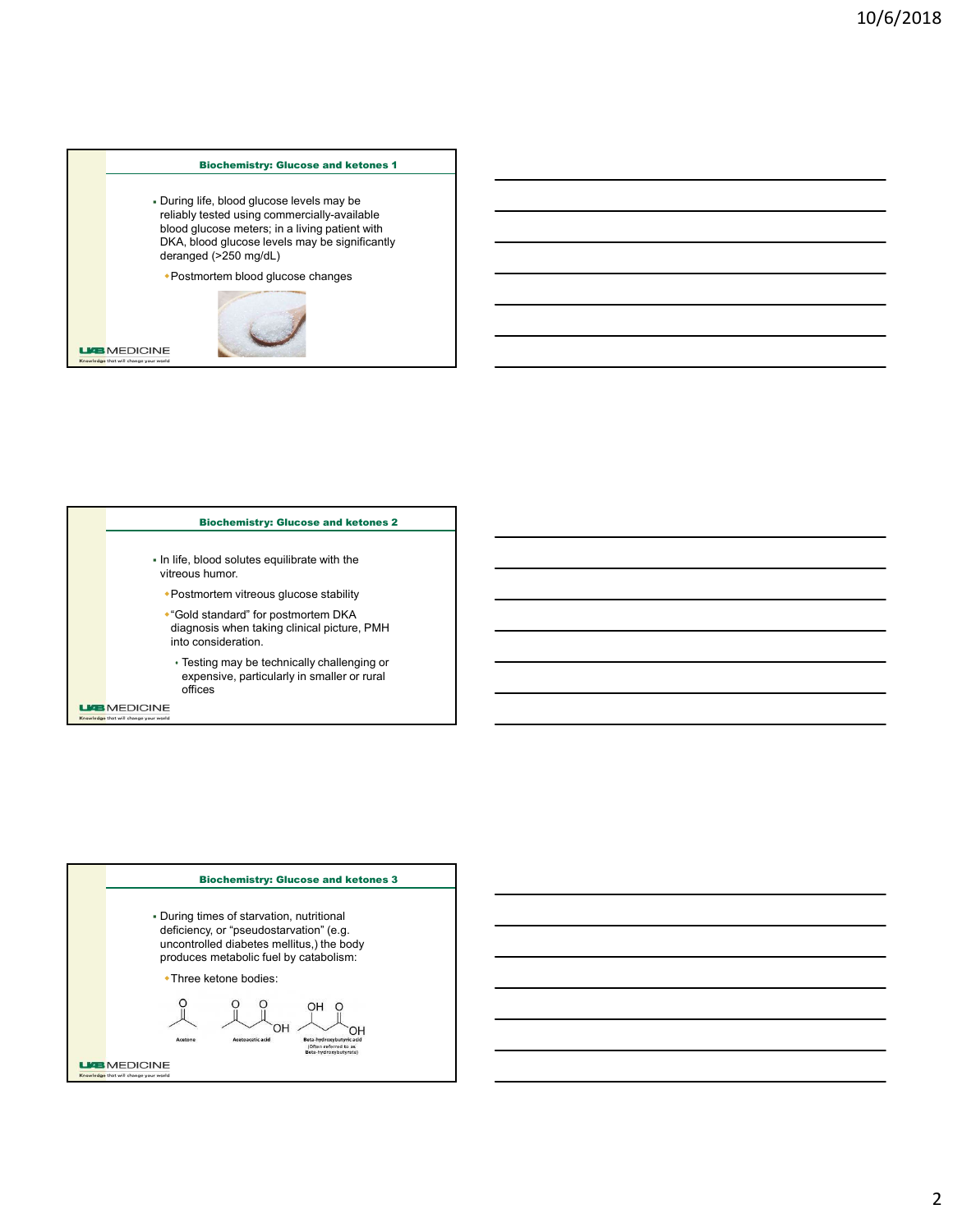





# **Causes of death in retrospective**

3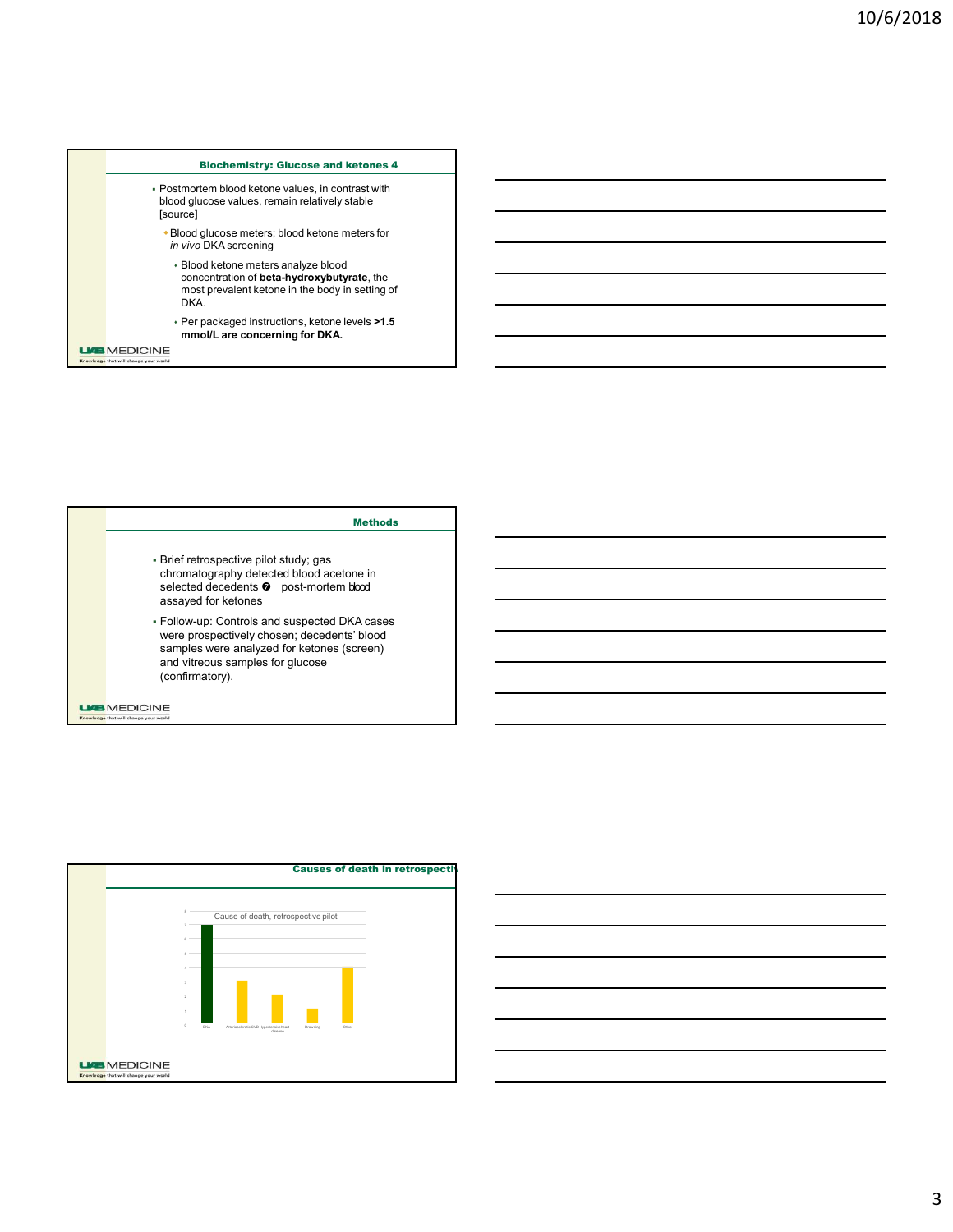









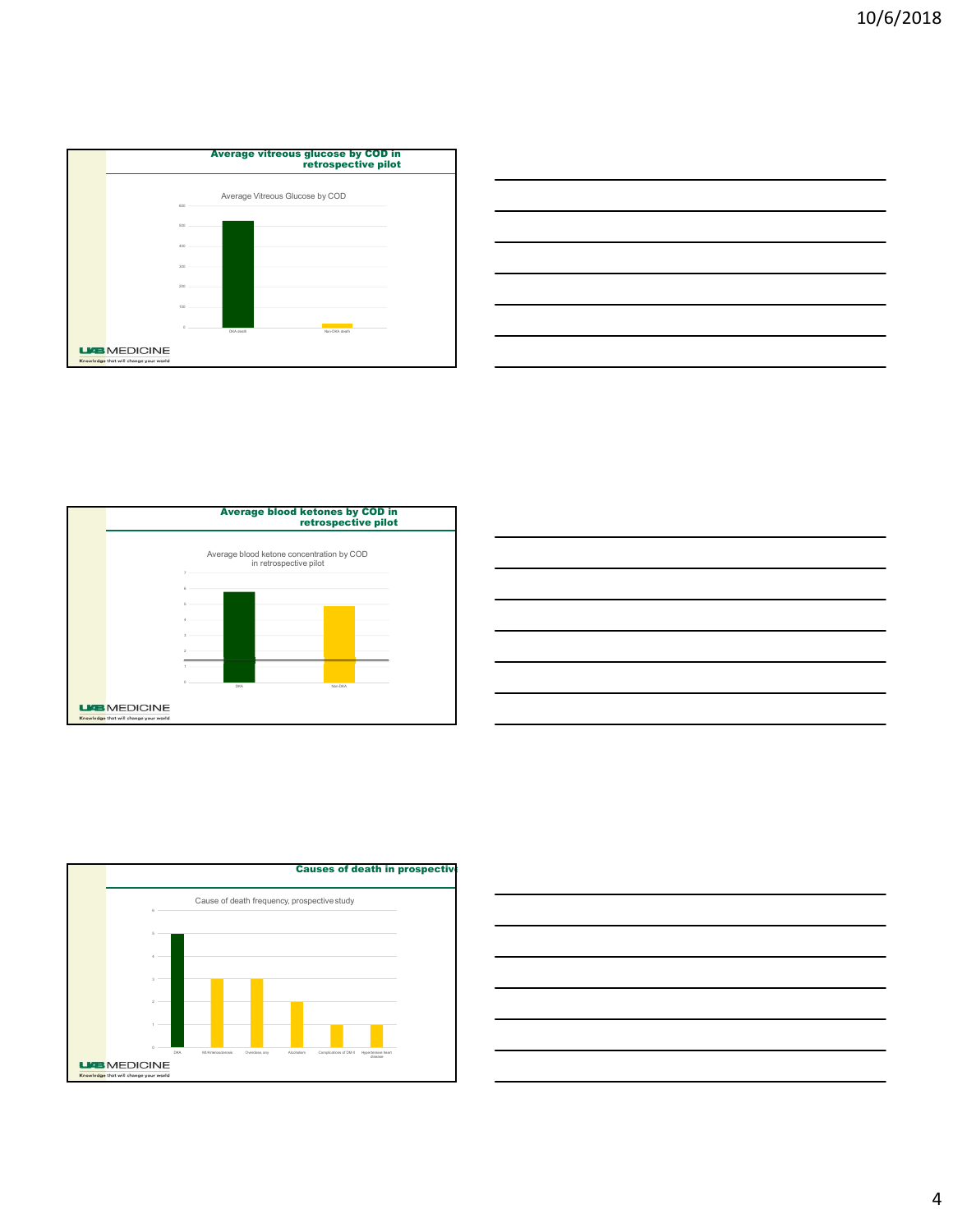

|                                                                                                            | 10/ |
|------------------------------------------------------------------------------------------------------------|-----|
|                                                                                                            |     |
|                                                                                                            |     |
|                                                                                                            |     |
|                                                                                                            |     |
|                                                                                                            |     |
|                                                                                                            |     |
|                                                                                                            |     |
|                                                                                                            |     |
|                                                                                                            |     |
|                                                                                                            |     |
|                                                                                                            |     |
|                                                                                                            |     |
|                                                                                                            |     |
|                                                                                                            |     |
|                                                                                                            |     |
|                                                                                                            |     |
| Non-DKA                                                                                                    |     |
| us glucose and blood  ketones l<br>tive study<br>Average blood ketones by COD,<br>prospective study<br>DKA |     |